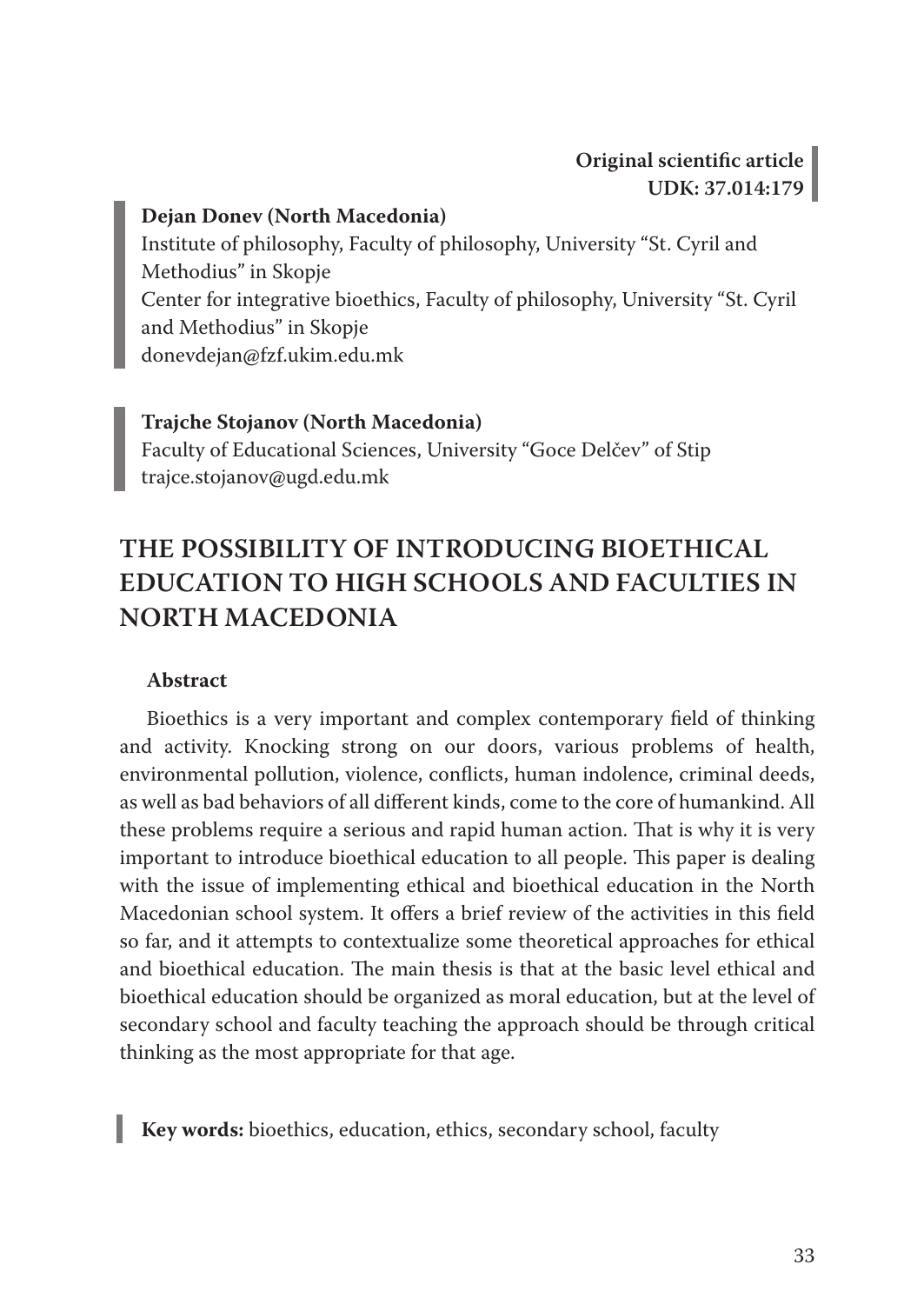#### **Introduction**

Today Bioethics is a very important and complex field of thinking and activity. Even though it is a young science, it is on top of human's necessities and visions. Every day some new questions enter in the center of bioethical mind, issues and discussions above all. Meanwhile, a lot of efforts are invested in debates whether bioethics is and must be bounded primarily on the medical sphere (medicine, vet, nursery, pharmacy, biological investigations treating human lives…) or it is more correct to treat bioethics as a broader, large discipline, like some modern practical ethics, in general. These questions, which cause scientific arguments, cannot be solved empirically - each one stands still in this debate for the moment! That's why good faith and collaboration of all experts who have a duty to promote bioethics and its benefits are more than needed.

At the same time, knowing this, the bioethical education cannot wait for the definitive settlement of the scientific dissertation and the scientific purity of bioethics or the specific status of bioethics as professional or general science and practice, meaning whether the nature of bioethics is primarily biological or ethical. Knocking strong at our doors, many problems of health, environment pollution, violence, conflicts, human indolence, criminal deeds, as well as bad behaviors of different kinds come to the core of the humankind. All of those problems require serious and fast human action. That's why it is very important to introduce bioethical education to all people!

In reality, the bioethical praxis and theory started the same time as the development of ethical education, which included all young people (as well as older, if possible!). It is so because a bioethical theme is a matter not only for philosophers and specialists, but also concerns every human - even all living and non-living beings on Earth - so everyone must be educated in this new and complicated area, which is both spiritual and technical.

# **The development of the idea and practice of possible (bio)ethical education in high schools and faculties in North Macedonia**

Since 1998, there has been a campaign for including the ethical education in Republic of North Macedonia. For at least 12 years in a row prof. Kiril Temkov wrote and published in major journals and other kind of media an open call to the Ministry of Education and Science to include first Ethics, and then Bioethics as an educational subject in all level of educational processes, or at least to allow realization of the experimental ethical and bioethical education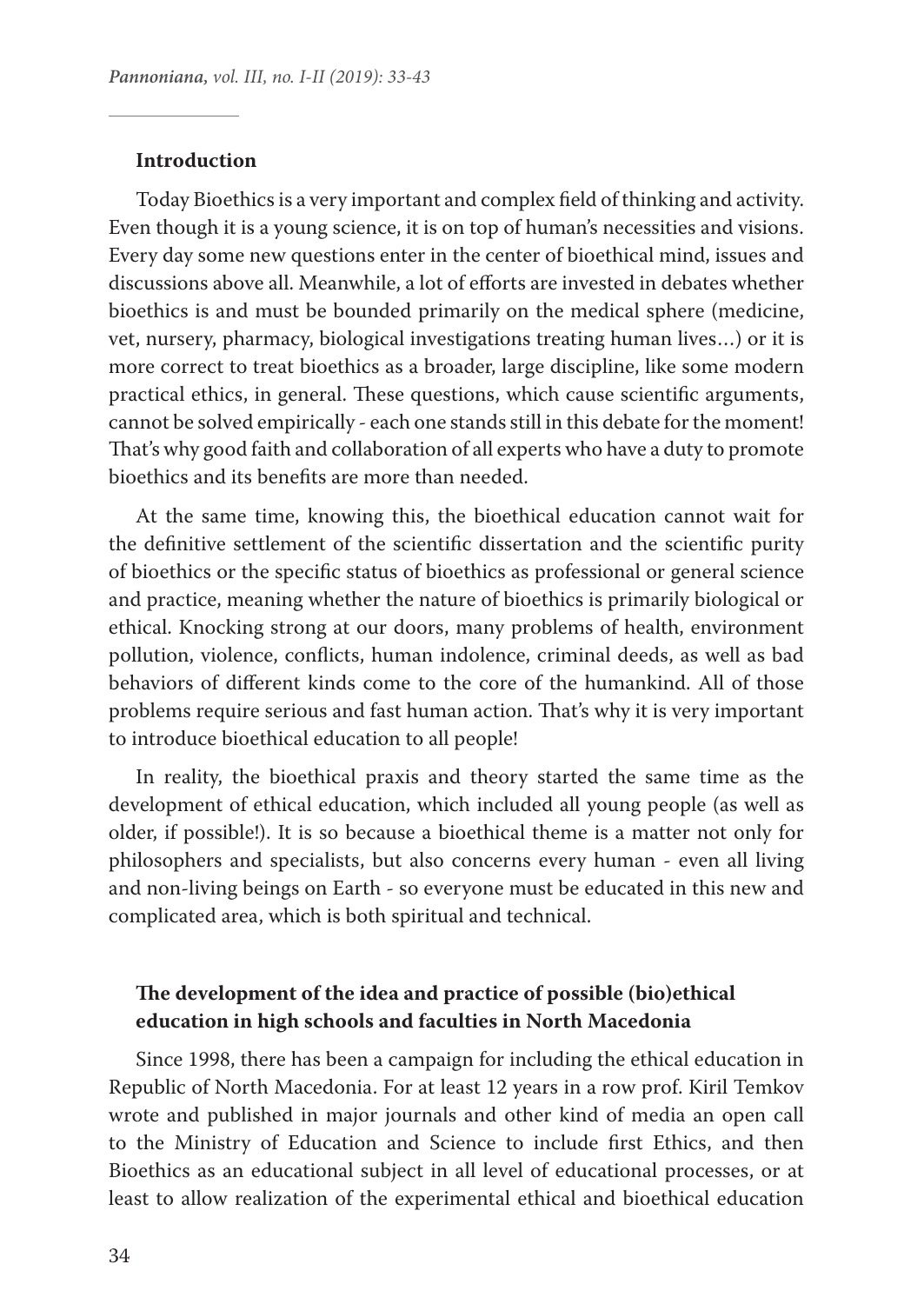("Недостиг на милост за нашите млади", http://star.vest.com.mk/default. asp?id=89470&idg=5&idb=1358&rubrika=Po%7Bta. Accessed: July 16, 2017).

After years of struggle with the Ministry and Bureau of education, this process has been made, not only with the explanation on the meaning of these sciences, their essential need, the necessity of educating the young in these areas, the content of these kinds of education…, but as well as like **practical pedagogical activity** in different schools and on different educational levels - from kindergarten to Master studies where bioethical education mainly was introduced as a part from ethical education.

In other words, in 1998 there was an action of introducing Ethical education at all levels of education. The initiator of the process – prof. Kiril Temkov, developed a program for experimental ethical and also bioethical education in Macedonian high schools in four towns. Educational aims were to explore the possibilities of understanding and communication by young generations between 15-19 years with ethical-bioethical problems and values. In two of them (specialized biotechnical schools), in Agriculture-Veterinary High School in Drachevo, Skopje and in Agriculture-Forestry School in Kavadarci, teachers Marija Taseva and dr. Jovan Lozanovski were teaching Bioethics for the first time at the high school level.

All questions of ethical education in these two schools had bioethical perspectives - understanding the position of human beings in the world and the proposed bioethical value system and moral norms. The program was composed of special lectures like notion of Bioethics, history of Bioethics, especially ideas of Bioethics, the developed system of human thinking, evaluation and activity under dimensions of Bioethics etc. This pedagogical experiment had a sense of bioethical education with general orientation, as well as with contents of lessons, examples and knowledge.

Even more, in the high school in Drachevo, a Centre for researches in ethical and bioethical education of youth was founded with an intention to grow up in an Institute for this kind of education. But, the political passion of changing the principals in the schools and discharging the useful spiritual and educative initiatives brought to the discontinuance of the work of the Centre for which a special 4 years program for continuous bioethical education on high school students was established, but unfortunately, only a 2-year course with one group was realized. A chance for bioethical education in high schools as well as for using extended experience in this field in science and the other level of education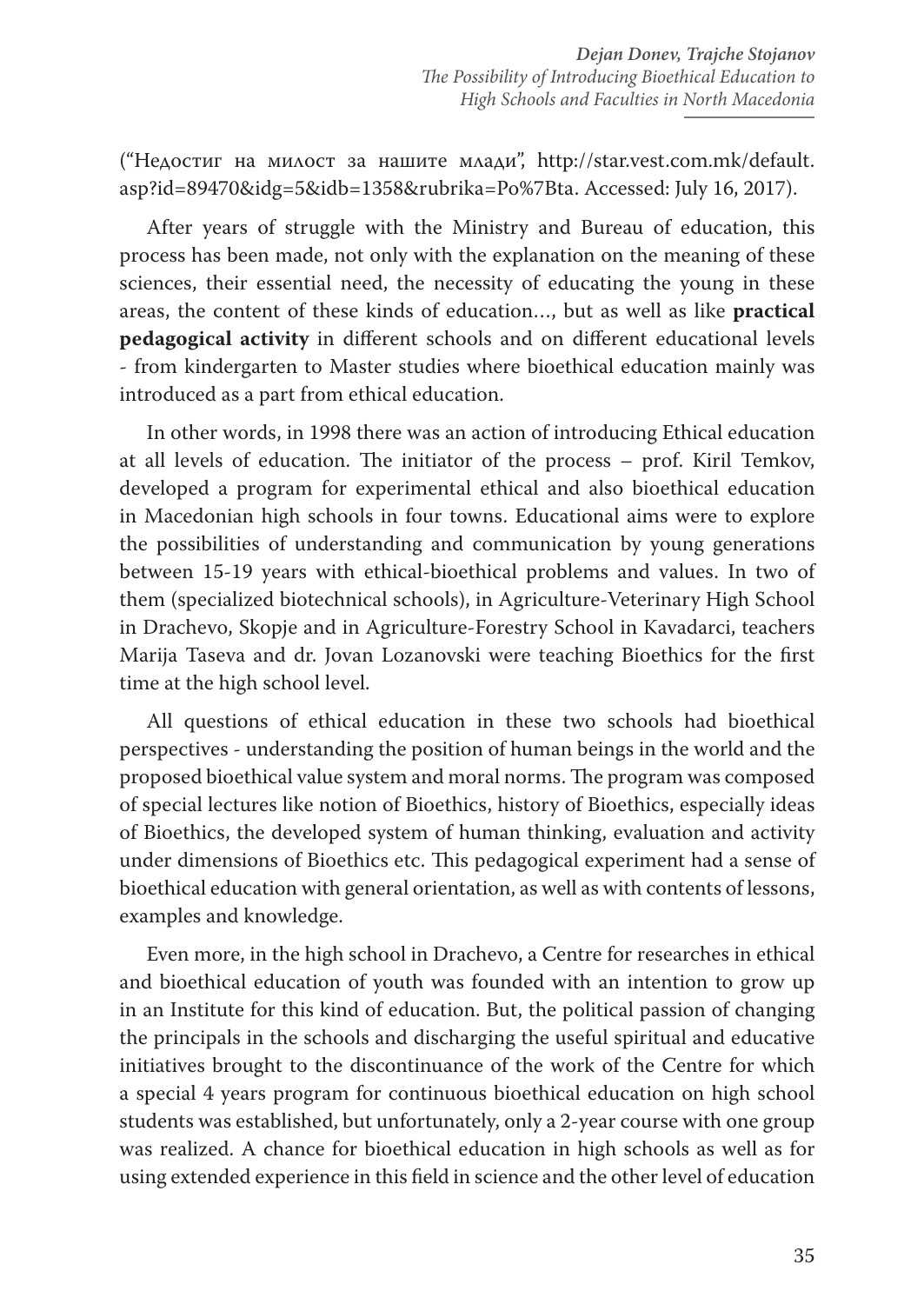was stopped. At the same time, an effort for organizing this kind of experimental ethical teaching in Skopje, in the biggest biotechnical high school, was stopped by the Ministry of education which didn't allow it, so we had experience only with two years of education.

Still, the good thing is that the former school master, Jovan Lozanovski finished his dissertation on methods of ethical education, as first PhD on this matter in North Macedonia. His results after the dissertation were published in prof. Kiril Temkov's book "Good, Better, The Best" (Ethics and Youth), where methods of ethical-bioethical education in high schools were explained and also the educational programs for this experimental education were analyzed, which later on were a ground for the programs for ethical education in II and in III class (10 and 11 grade) in Gymnasium in North Macedonia.

On the level of higher education, the activity for launching the ethical education in North Macedonia, gave the biggest contribution in the process of propagating the idea for Bioethics. At first, in education of young teachers of philosophy there was an introduction on bioethical questions in their study of Ethics and the History of Ethics and then a special course of Ecological ethics in basic studies. A few years ago, at the Faculty of philosophy under the name "Foundations of Bioethics", it became an elective subject (studiska programa, http://www.fzf.ukim.edu.mk/ddtest21/public/uploads/files/00programinovi/ Prilog\_br\_\_4\_st\_diska\_rograma\_-\_ filozofija.pdf. Accessed: July 16, 2017.).

Also, there was a proposal for Bioethics to be a special subject in Master studies of Philosophy, an idea that had its partial realization finally in 2012 (http:// ukim.edu.mk/mk\_content.php?meni=163&glavno=40. Accessed: July 16, 2017), at the same time when I pushed through the Faculty of Law the program of Bioethics that was and still is an elective course for all students of this faculty on Master program. Now, starting from last year's new program in Master studies of Philosophy, Bioethics is finally not only a subject but also a special program into the master studies of philosophy as a specialization.

Meanwhile, in 1998, Faculty of Philosophy referred to all faculties the letter of prof. Temkov for the necessity of introducing the ethical education to students and for promoting the bioethical research and course, as well as developing of ethics on science (as two special tasks from UNESCO, with goals to participate in international link for both fields). A few years later, there was a proposal to the Faculty of Agriculture and to the Forestry to introduce Bioethics as a subject in their basic studies, but it ended with no answer and sense for this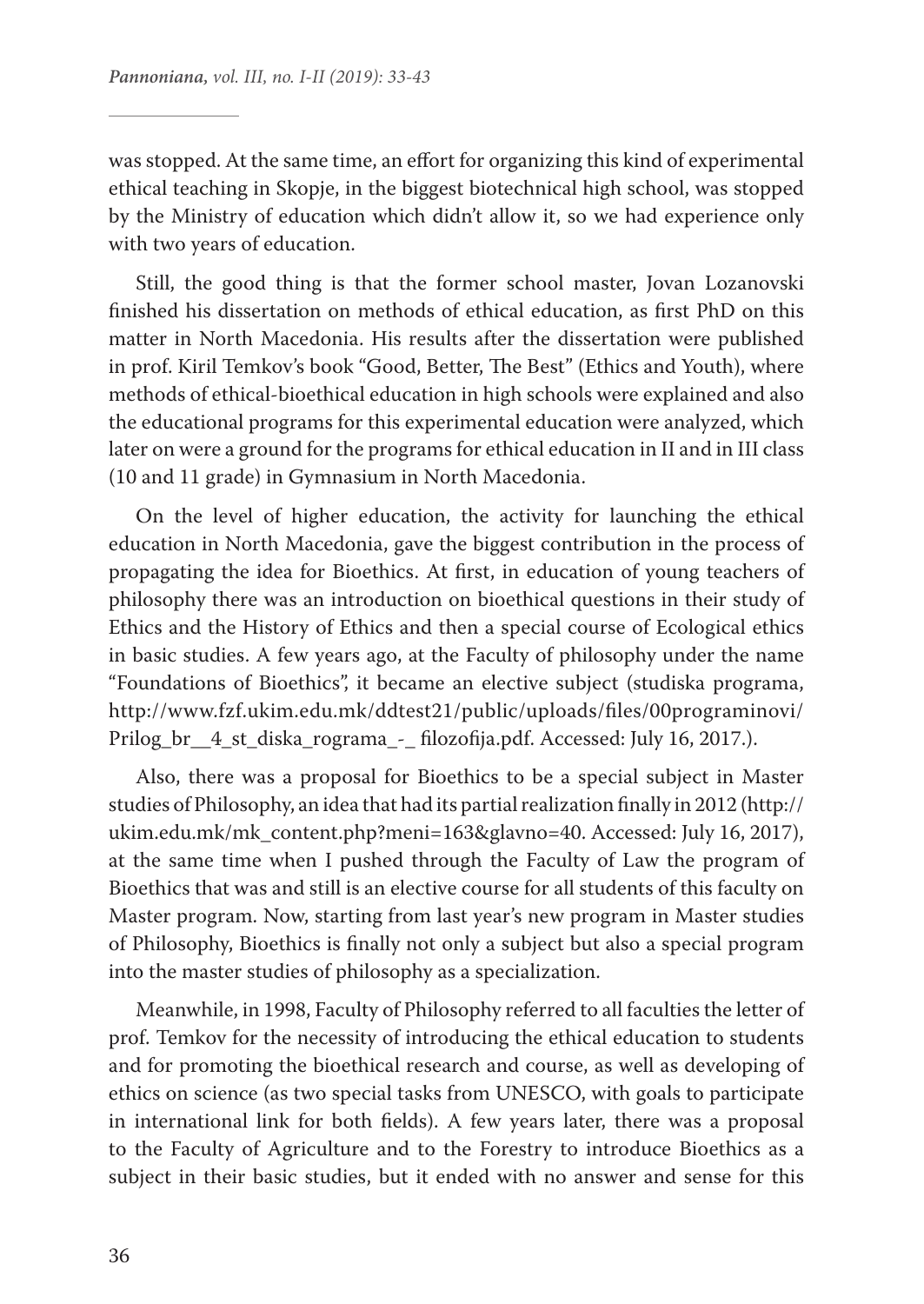matter. Parallel, the new programs and education in Ethics for students of Psychology, Pedagogy, Journalism, Faculty of Arts and other sciences Bioethics, in time, became main content, but not a subject (http://www.ukim.edu.mk/ dokumenti\_m/312\_Filzoofski\_lista-%D0%BD%D0%B0%D1%98%D0%BD%D0% BE%D0%B2%D0%B0\_web.pdf. Accessed: July 16, 2017).

In this context, one of the main ideas for introducing bioethical thinking is the effort to put Bioethics in the field of scientific development as a subject of Master and PHD studies in all fields, as part of Ethics of science which have to be obligatory for every kind of post-studies. This project was presented at a round table concerning this matter on St. Cyril and Methodius University in Skopje in June 2007 (materials are edited under title "Ethics in contemporary science"). Since then, Bioethics is a 30% from the core content of the obligatory course "Ethics of scientific research" on a doctoral school (http://www.ukim.edu.mk/ dokumenti\_m/262\_Lista\_na\_predloznei\_predmeti\_genericki\_ znaenja .pdf. Accessed: July 16, 2017).

# **Additional forms of spreading ethical and bioethical education for young people**

Since the time when experimental course for ethics and bioethics were made, a lot of materials were published and disseminated. First of all, the materials from prof. Temkov regarding the experimental teaching, then monographies, proceedings, thematic blocks, articles etc.

In this context, a series of lessons was made with the first bioethical texts and lessons in North Macedonia for the experimental ethical-bioethical education, published also in a weekly magazine. Later on, this was a base for the book "Good, Better, The Best" (Ethics and youth), first edited in large format as a private edition, translated into Serbian and after that edited in North Macedonia in the same form in 2007. In this book prof. Temkov wrote lessons on Bioethics, Ecological Ethics, Ethics of Health and Ethics of Addictions, included in the experimental teaching of Ethics in primary school – in the  $6<sup>th</sup>$  class (2000), in the second class (2003/2004) and in work with 5-6 years children in value education in the kindergarten (2004).

There are also the texts and books: "Love and Care" (Ethics for the Youngest) and "Ethics for Children", where definition of Bioethics, survey of development, fields and values of Bioethics, moral norms in Bioethics, future tendencies in Bioethics were built.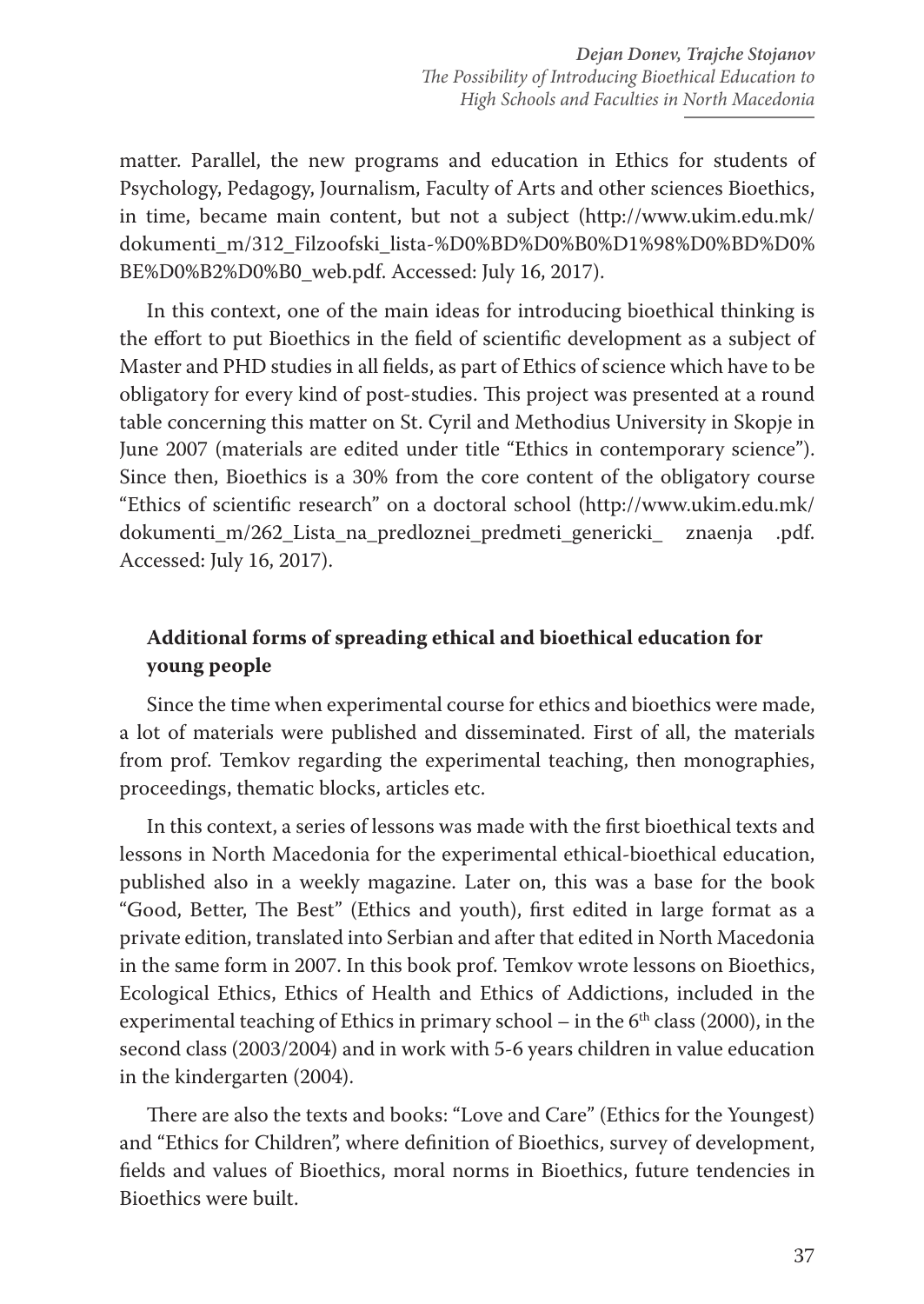After that, in his book "Ethics today", he wrote special parts "Bioethics" and "Addictions and Drugs" and revealed how the status of ethics today is changed – from ethics of virtue in ethics on being of humanity and nature. Especially introduced and expounded were Bioethics, Ecological ethics, Ethics on health, Ethics on infective diseases and Ethics of addictions, especially drugs because today, the most important bioethical dimensions are included in moral aspects on personal, social, domestic, economical and political ethics like values and task.

In this context there were "Ethical dictionary for Youth", "Ecological basic textbook", and many more, as well as new school books for high school on ethical education: "Ethics for II class" and "Ethics for III class" Gymnasium. In all of these books for young people, Bioethics is presented as the most significant ethical problem today. This is something new, because Bioethics mainly concentrates on specialized activity and education of specialists for particular professions (medicine, biology…), and it is "not a part of wide base on comprehensive education with a mission to build a wide bioethical consciousness in everybody" (Temkov, 1998: 152-170).

In the series "Ethicians", which were first published in the magazine "Start" (2003-2004) and later on as a book "Ethicians – 100 most important philosophers of moral: From Zarathustra to Bioethics", between the most important ethical thinkers in human history the ideas of Albert Schweitzer, Pavao Vuk-Pavlovic, Rachelle Carson, Peter Singer and others old and new ethicians with bioethical meaning were introduced.

In 2004 the Ethical Centre was founded in Skopje, where the first seminar for students was dedicated to the problems of drugs, and later on about other important bioethical issues.

There is the legacy of MA thesis: "Ethical education in class teaching" by Ljubica Topuzovska, "Ethical education in high schools in North Macedonia" by Jovan Lozanovski, "Ethics as a subject in prime schools" by Ilinka Torbovska-Smilevska…, and doctoral dissertations: "Forms and methods of ethical education in class teaching" by Ljubica Topuzoska, "Forms, methods and means in teaching ethics in high schools" by Jovan Lozanovski…, in which the urgent need and forms on bioethical education as a part of the ethical education were presented.

Finally, for achieving this level of treatment, beside the efforts of prof. Temkov and the associates for opening the doors for Bioethics in the academic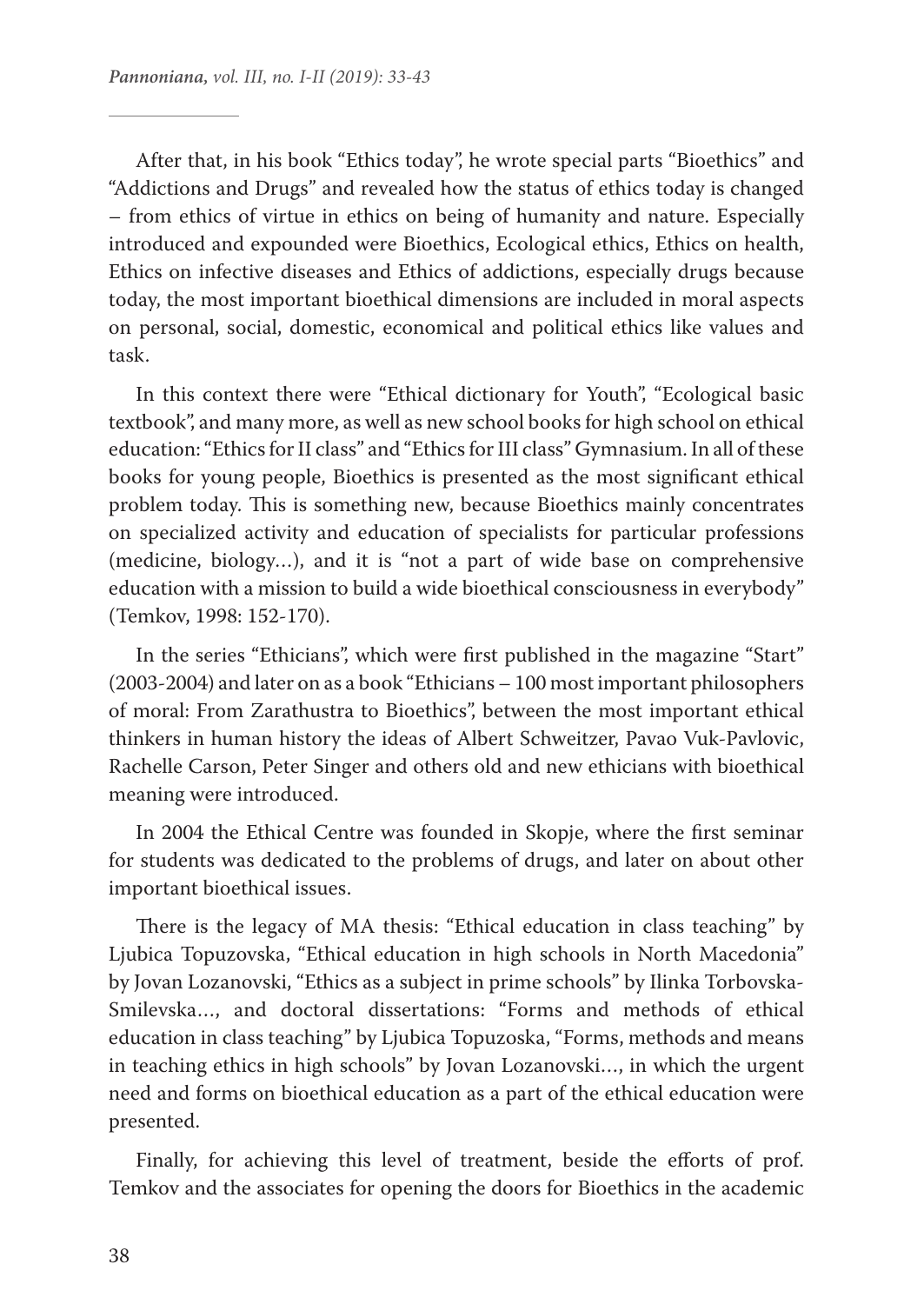world in North Macedonia, there is also the realization of the thematic block "Bioethics: Occurrence, Challenges and Opportunities", edited by me in the scientific journal "Philosophy" from 2011. In addition, there is the Proceedings from the first international interdisciplinary conference "Bioethics – The sign of a new era: Bioethics, media, law and medicine", that I organized with the Faculty of Law and the Centre for integrative bioethics from Kumanovo, the same year in Ohrid, North Macedonia. So, the ground was prepared for further actions of involving and implementing Bioethics in educational system in North Macedonia.

In addition, as a result of my idea and effort for continuous spreading of the knowledge and main idea of Bioethics, a Centre for integrative bioethics was opened last year at the Faculty of Philosophy in Skopje in which, for now, we have 11 enthusiastic professors working on the promotion and implementation of the Bioethics. As a result of this, we had already 4 publics debates and lectures realized with domestic and foreign lecturers on a urgent issues and problems. Already, we have signed cooperation with several centers like this one from the region, and at the moment we seek cooperation with UNESCO, as their new unit for bioethics from our country. We also work on providing translation of key books from Bioethics, as well as and on having the most important names from Europe, such as prof. Hans Martin Sas, then Peter Singer…, as a guest lecturers. Meanwhile, we also realized the second international conference "Bioethics - the Sign of the New Age" in Ohrid, in cooperation with the Center for Integrative Bioethics, University of Osijek, Republic of North Macedonia. Croatia, an activity that was part of the so-called Week of Bioethics in North Macedonia, and together with the colleague of mine, prof. Risto Solunchev, we were guests on the World Day of Bioethics on October 19 in Athens, at the National University of Athens, as invited lecturers, to celebrate this big and important event.

#### **Conclusion**

To conclude, the manifestations of Bioethics together with its theoretical explications have the same importance as practical ethics. In the future, the Ethics might become Bioethics, because the meaning of the biological factors for living is too important (life, nature, man as basic categories on bioethics), еspecially in the epoch when they are violated and endangered from various sites and as well as from people's bad behavior. That is why we are engaging in ethical education as a new kind of ethical-pedagogical activity that we want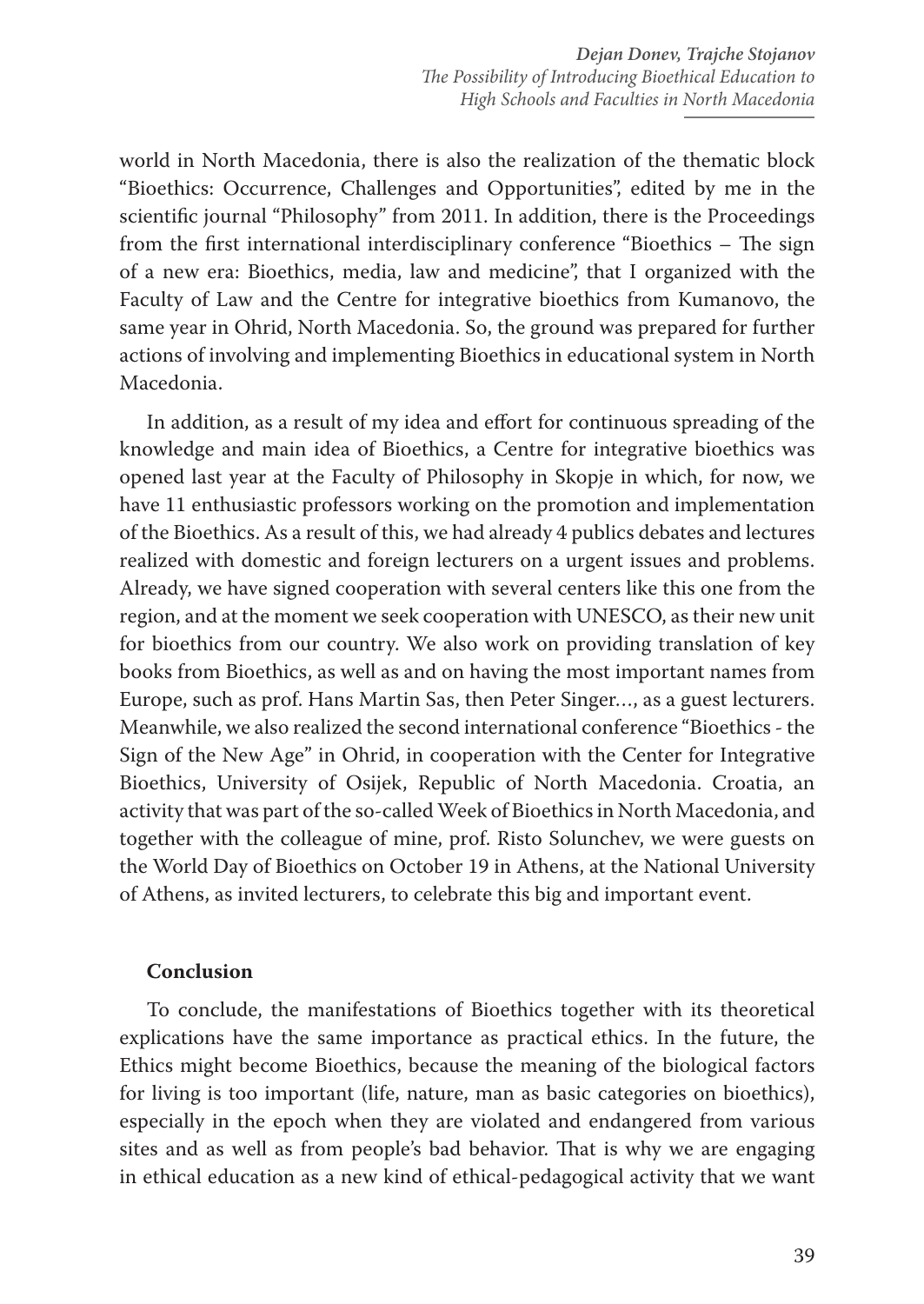to involve in all levels of education, so we can be prepared to understand and to implement the new intentions of human living which are expressed through syntagma and reality of Bioethics.

As a conclusion we would like to offer a few arguments why pupils/students should be introduced with bioethical ideas and how that should be done.

First, Bioethics as such is more comprehensive, broader than to say so, that of so far ethics, because bioethics in its scope has ideas, contents and practices that haven't been subject of traditional ethics so far. Biomedical sciences, and medical practice as such are facing us with new and so far unknown challenges. Also, bio ecology, as a biological science opens new frontiers for ecosophia and ecological activism, i.e. ecology.

Second, and most important, bioethics makes an essential shift in ethical perspective - from previous anthropocentrism to biocentrism, something very important in today's capitalistic age and consumeristic way of life. Accepting this new "centrism" is crucial for saving the planet.

And, finally, the main question is how it must be done? How bioethics should be taught at university high schools and faculties? What is the most appropriate approach?

We think that if ethical education is allowed to be organized at the elementary school level as moral education, or moral upbringing, that is something that should be avoided in higher classes. In elementary school pupils should adopt values, but in high school and especially at university level students should reexamine values. Moral training is unacceptable for university courses of ethics and bioethics classes. Thus, this kind of education should be organized only through the critical thinking approach. Le Grand (2001: 51) in his book *Moral Education today* claims that "teaching morals means creating moral conscience". But creating moral consciences cannot be learned, memorized, but can be incited or created by encouraging, motivating moral thinking. So, critical thinking in bioethical education is the essential approach in teaching ethics. Incitement/ Encouraging of moral consciences through critical thinking is just the right way of creating a morally responsible individual. As a South Korean researcher in his paper "Reconceptualizing Critical Thinking for Moral Education in Culturally Plural Societies" (Kwak, 2008) claims, the critical thinking approach in moral education leads to a fight against uncritical acceptance of moral habits, thoughts and views formed in their character from early childhood. Thus, bioethical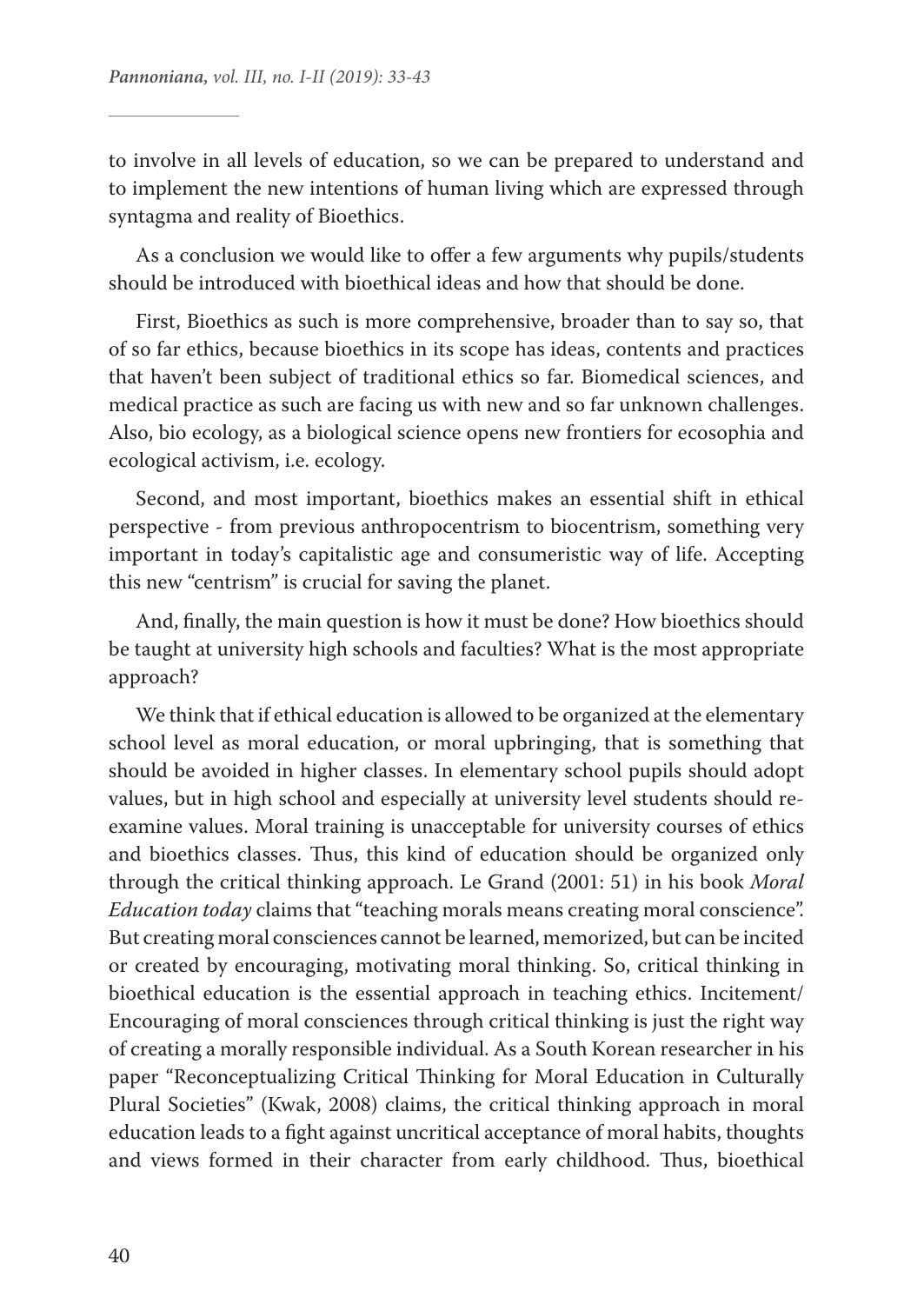Education should encourage reflection on moral issues. Only this way bioethical education can lead toward moral autonomy based on rational justification.

Unfortunately, we must say that so far ethical and bioethical approach in our schools and faculties is not based on critical thinking approach, neither in contents nor in methods.

## **References**

- 1. Donev, D. (ed.) (2011) Bioethics: Occurrence, Challenges and Opportunities. *Philosophy*, no. 31.
- 2. Donev, D. (ed.) (2012) Bioethics The sign of a new era: Bioethics, media, law and medicine". *Proc. First International interdisciplinary conf.*, Skopje.
- *3. Filozofski lista* (2017) URL:http://www.ukim.edu.mk/dokumenti\_m/ 312\_Filzoofski\_lista-%D0%BD%D0%B0%D1%98%D0%BD%D0% BE% D0%B2%D0%B0\_web.pdf (2017-07-16).
- 4. Kwak, D.J. (2008) *Reconceptualizing Critical Thinking for Moral Education in Culturally Plural Societies in Critical Thinking and Learning*. URL:https:// doi.org/10.1002/9781444306774.ch9 (2017-07-16)
- 5. Legrand, L. (2001) *Moralna izobrazba danas*. Zagreb: Educa.
- *6. Lista na predlozeni predmeti* (2017). URL:http://www.ukim.edu.mk/ dokumenti\_m/262\_Lista\_na\_predloznei\_predmeti\_genericki \_znaenja.pdf (2017-07-16).
- 7. Lozanovski, J. (1999) *Ethical education in high schools in Macedonia*. MA thesis. Skopje: Dept. of philosophy, St. Cyril and Methodius University.
- 8. Lozanovski, J. (2001) *Forms, methods and means in teaching ethics in high schools*. PhD dissertation. Skopje: Dept. of philosophy, St. Cyril and Methodius University.
- 9. Недостиг на милост за нашите млади. URL: http://star.vest.com. mk/ default.asp?id=89470&idg=5&idb=1358&rubrika=Po%7Bta 2017-07-16).
- *10. Studiska programa filozofija* (2017). URL:http://www.fzf.ukim.edu. mk/ ddtest21/public/uploads/files/00programinovi/Prilog\_ br\_\_ 4\_ studiska\_ programa\_-\_filozofija.pdf (2017-07-16).
- 11. URL:http://ukim.edu.mk/mk\_content.php?meni=163&glavno=40 (2017- 07-16).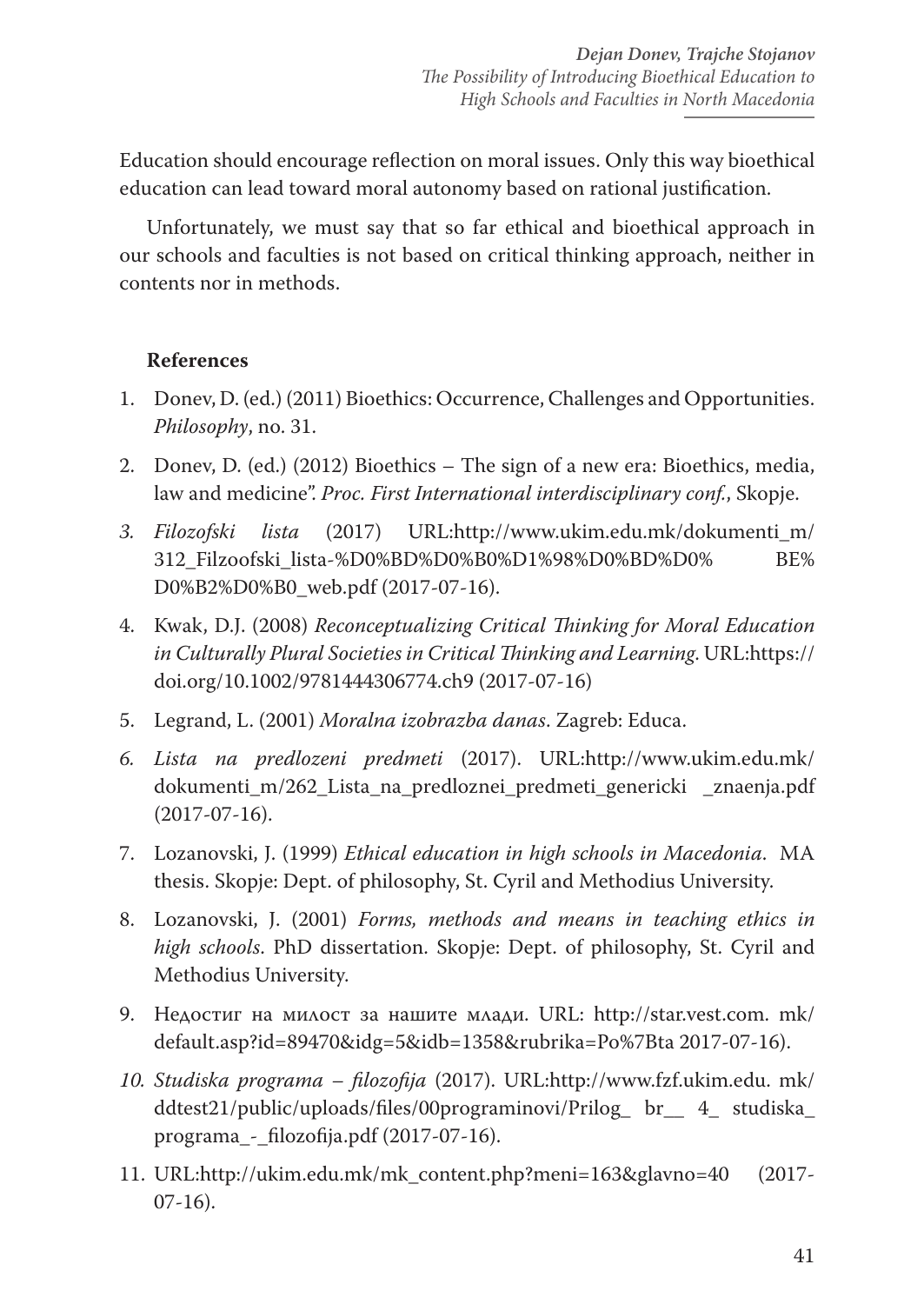- 12. Temkov, K. (1998) *Ethics*. Skopje: Epoha.
- 13. Temkov, K. (1999) *Ethics today*. Skopje: Epoha.
- 14. Temkov, K. (2001) *Ethical dictionary for Youth*. Skopje: Epoha.
- 15. Temkov, K. (2002) *Love and Care (Ethics for the Youngest)*. Skopje: Samizdat.
- 16. Temkov, K. (2003) *Ecological basic textbook*. Skopje: Samizdat.
- 17. Temkov, K. (2003) *Good, Better, The Best (Ethics for youth)*, Niš: Samizdat.
- 18. Temkov, K. (2003) *Ecological lexicon*. Skopje: Samizdat.
- 19. Temkov, K. (2004) *Ethics for II class*. Skopje: Prosvetno delo.
- 20. Temkov, K. (2004) *Ethics for III class*. Skopje: Prosvetno delo.
- 21. Temkov, K. (2007) *Ethics for Children*. Skopje: Samizdat.
- 22. Temkov, K. (2007) *Ethics and Love*. Skopje: Samizdat.
- 23. Temkov, K. (2007) *How to be a good (Ethics for youth)*. Skopje: OHO.
- 24. Temkov, K. (2014) *Ethicians 100 most important philosophers of moral: From Zarathustra to Bioethics*. URL: http://www.arh.ukim.edu. mk/images/ IzborniPredmeti/Estetika/ ETICARI-PRV\_DEL.pdf (2017-07-16)
- 25. Topuzovska, Lj. (2004) *Ethical education in class teaching*. MA thesis. Skopje: Dept. of philosophy, St. Cyril and Methodius University.
- 26. Topuzovska, Lj. (2006) *Forms and methods of ethical education in class teaching*. PhD dissertation. Skopje: Dept. of philosophy, St. Cyril and Methodius University.
- 27. Torbovska-Smilevska, I. (2001) *Ethics as a subject in prime schools*. MA thesis. Skopje: Dept. of philosophy, St. Cyril and Methodius University.